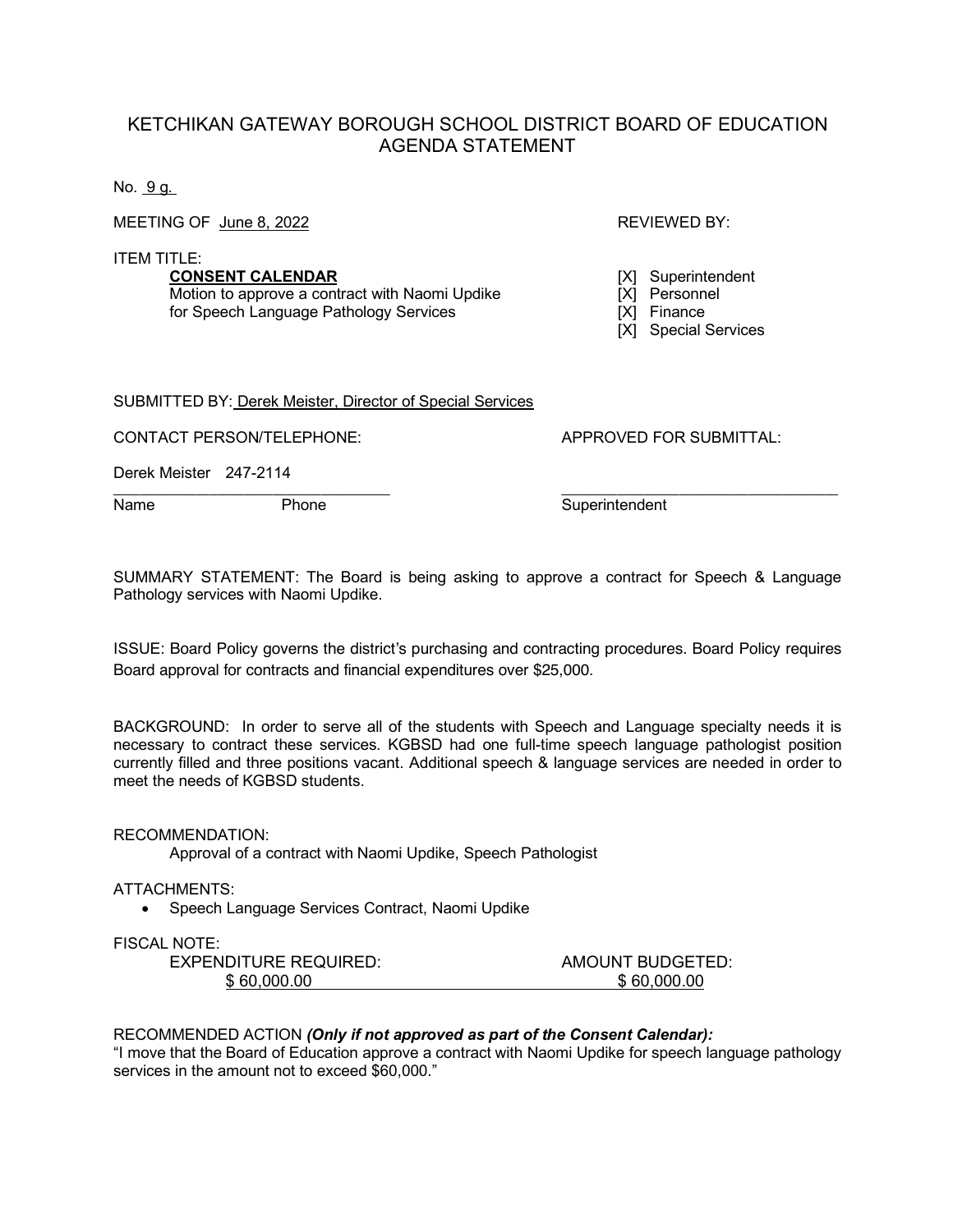## PROFESSIONAL SERVICES AGREEMENT

This Agreement is entered between Ketchikan Gateway Borough School District with principal offices at 333 Schoenbar Road, Ketchikan, AK 99901 ("District") and Naomi Updike ("Contractor"), collectively the "Parties."

WHEREAS the District is a public school district charged with providing a free appropriate public education to students consistent with state and federal law and engages contractors as necessary to meet its obligations when it is efficient and cost-effective to do so:

WHEREAS the Contractor is a Speech Language Pathologist (SLP) authorized to do business and provide speech therapy services within the State of Alaska for the duration of the agreement (August 25th, 2022-June 30th, 2023);

NOW THEREFORE, the Parties mutually agree as follows:

Term. This Agreement commences upon entry by both Parties and shall continue 1. in force and effect until the final day of this fiscal year, June 30, unless terminated earlier as set forth below. This Agreement may only be extended thereafter by mutual written agreement of the parties. The District may terminate this Agreement immediately upon a material breach of any provision of this Agreement. The District may terminate this Agreement for any reason by providing thirty (30) days advance written notice to Contractor.

Services. Subject to the terms and conditions of this Agreement, the District 2. engages the Contractor to provide speech therapy services to meet the District's anticipated needs in assessments, reports, and teacher support and Contractor hereby accepts such engagement.

Compensation. The Contractor shall invoice the District promptly following the 3. provision of services. The District and Contractor agree that compensation for the Contractor's services shall be at the rate of \$700 per on-site day, for every 5 onsite, 3-offsite (paperwork) days will be billed at \$500 daily, off-site teletherapy days will be billed at \$600 per day, in an amount not to exceed \$56,000. The Contractor shall not bill any student or parent for services provided to the District under this Agreement.

Anticipated service volume. It is anticipated that the Contractor will be asked to  $\overline{4}$ . provide up to 92 days of service which shall consist of up to 20 days of travel to school sites and contact with students and district personnel, up to 60 days of off-site teletherapy services, as well as 12 additional off-site office days for completion of reports.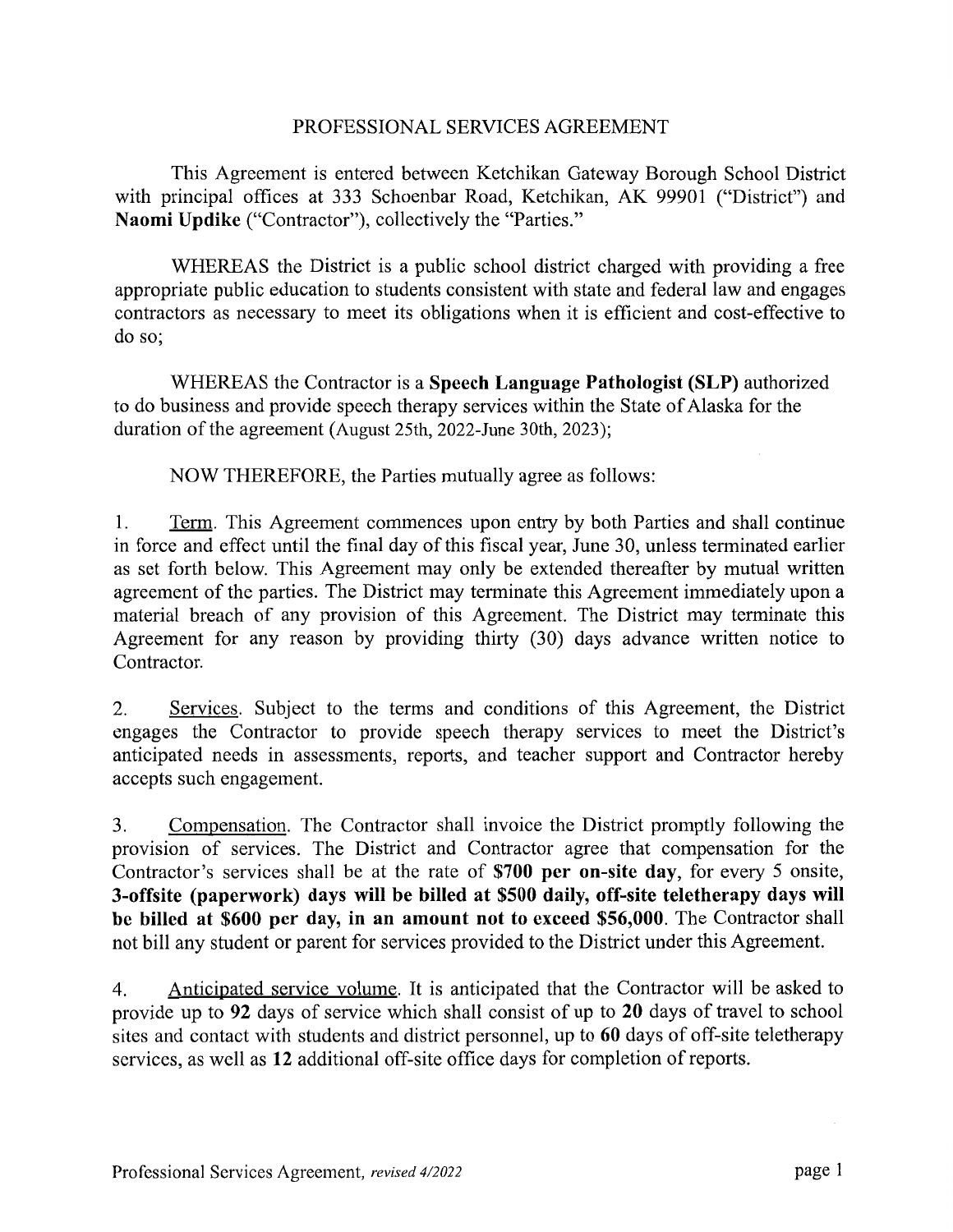$5<sub>1</sub>$ Scheduling. Scheduling and all trips must be planned in conjunction with and authorized by the District Director of Special Services or designee.

6. **Expenses.** The Contractor is not responsible for any costs of travel, lodging, or other expenses incurred in providing the contracted services.

7. <u>Qualifications</u>. The Contactor represents that the Contractor will be appropriately certificated, licensed or otherwise credentialed to provide in Alaska the services called for by this Agreement. The Contractor commits to maintaining those qualifications throughout the term of this Agreement. The Contractor will upon request provide copies of current Alaska credentials and licensing to the District.

8. Mandatory reporting. The Contractor acknowledges and affirms their mandatory reporting responsibilities under AS 47.17.020.

9. Background check. The Contractor will upon request cooperate with the District in submitting to a criminal background check.

10. Legal Compliance. The Contractor is responsible for compliance with all applicable laws, statutes, rules, regulations, and ordinances that may apply to the performance of the Contractor's services under this Agreement. The Contractor represents and warrants that it is currently in compliance and further represents that compliance will be maintained throughout the duration of the Agreement. The Contractor further represents and warrants that the Contractor has applied for/obtained all necessary business permits and licenses that may be required to carry out the services, including an Alaska business license and any permits that may be required by any locality in which the the Contractor performs services and that Contractor will maintain such required permits for the duration of the time of providing services.

11. Insurance. Contractor shall secure and maintain throughout the term of this Agreement liability insurance with minimum limits of liability of \$1,000,000.00 per occurrence and \$3,000,000.00 aggregate from an insurer acceptable to the District. Proof of such insurance must be provided to the District upon request.

12. Independent Contractor Relationship. This Agreement shall not render the Contractor or any of the Contractor's agents an employee of the District. The Contractor is and will remain an independent contractor in its relationship to the District and will not become District's employee by virtue of provision of the contracted services. The District shall not and shall have no obligation to withhold taxes of any kind, including income, Social Security and Medicare taxes, from payment for these services or obtain any worker's compensation insurance or other insurance of any kind on behalf of the Contractor in relation to provision of these services. The District shall not provide, and neither the Contractor nor any of the Contractor's agents or employees are eligible to participate in, any employee health insurance, vacation pay, sick pay, TERS, PERS, or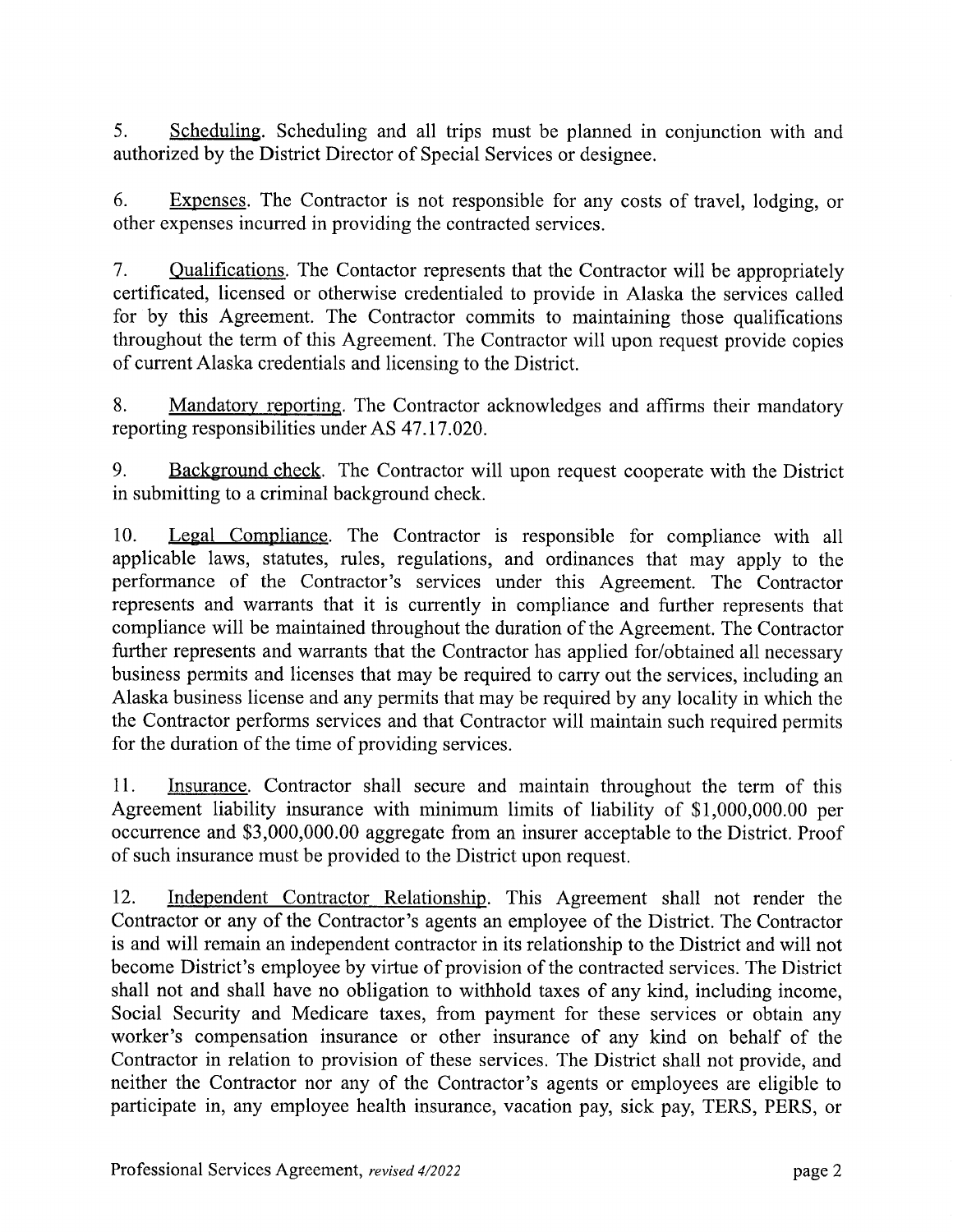other fringe benefit plan of the District as a result of provision of services under this contract. If any government agency or court determines that the Contractor should be reclassified as an employee, the Contractor hereby waives any claim to District benefits and acknowledges and understands that such reclassification would not entitle the Contractor to any benefits offered to District employees.

The District and the Contractor agree that the Contractor has the right to control and direct the means, manner and method by which the services required by this Agreement. are provided, however, that any services provided pursuant to a student's Individual Education Program (IEP) must be performed consistent with that IEP and the Contractor must comply with the requirements of state and federal law and District policy governing child find, assessment, evaluation, eligibility, development and implementation of IEPs and 504 Plans and the confidentiality of student records.

The Contractor shall have no right, power, or authority to bind the District to the fulfillment of any condition, contract or obligation or to create any liability binding on the District.

Recordkeeping. All cumulative file, IEP, and health records of District students to 13. whom special education or related services are provided under the Agreement are District property. Upon termination of this Agreement, the Contractor will deliver such records to District. The District is required by state and federal law to make available to parents any records that the District collects, maintains, or uses with respect to the identification, evaluation and education placement of a student and the provision of a free appropriate public education of their child. The Contractor shall make available to the District upon reasonable request any and all records maintained by the Contractor with respect to the identification, evaluation and education placement of a student and the provision of a free appropriate public education of a student of the District to whom the Contractor provides services pursuant to this Agreement. The District is also required by state and federal law to safeguard the privacy of personally identifiable information in student records. The Contractor agrees and understands that confidential information including personally identifiable information regarding students will be disclosed to the Contractor in the course of performance of services under this Agreement. The Contractor may only use personally identifiable information from education records only for the purpose for which the disclosure to the Contractor was made. The Contractor will safeguard the confidentiality of such information, and redisclose such information only with the authorization of the District.

14. Liability and Indemnification. The Contractor shall protect, defend, indemnify and hold the District harmless from any claims, demands, suits, damages, expenses, liabilities or causes of action arising or resulting directly from or in connection with (1) the Contractor's breach of this Agreement; (2) the Contractor's acts or omissions outside the scope of this Agreement; and (3) the Contractor's and/or the Contractor's agent's negligent acts or omissions in performing the Services. The Contractor also agrees to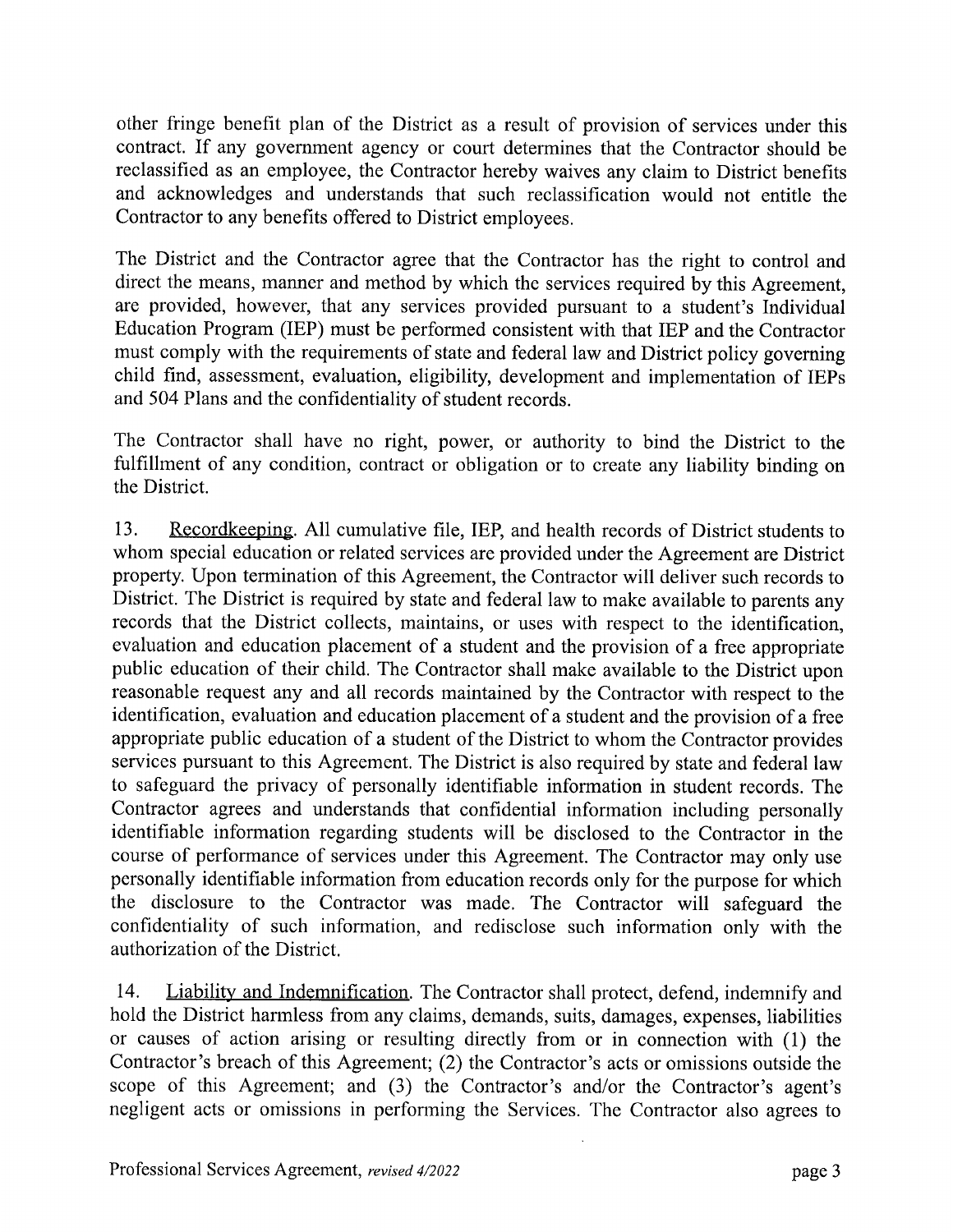indemnify, protect and hold the District harmless from any and all tax liabilities and responsibilities for payment of all federal, state and local taxes, including, but not limited to, all payroll taxes, self-employment taxes, workers' compensation premiums, and any contributions imposed or required under federal or state law with respect to the Contractor. The District shall protect, defend, indemnify and hold the Contractor harmless from any claims, demands, suits, damages, losses, expenses, liabilities or causes of action arising from or resulting directly from or in connection with the District's negligent acts and omissions in performing its obligations under this Agreement.

15. Successors and Assigns; No Third-Party Beneficiary Rights. All of the provisions of this Agreement shall be binding upon and inure only to the benefit of the Parties. No provision of this Agreement shall in any way inure to the benefit of any third-party so as to constitute any person as a third-party beneficiary of this Agreement or otherwise give rise to any cause of action to anyone not a party to the Agreement.

16. Choice of Law and Venue. The construction, interpretation and performance of this Agreement are governed by the law of the State of Alaska. The venue for hearing any dispute involving claims arising from this Agreement shall be in superior court for the State of Alaska, First Judicial District at Ketchikan.

17. Assignment. The Contractor shall not assign their rights under this Agreement or delegate performance of any duties hereunder without prior written consent of the District.

18. Freedom to Contract. This Agreement does not preclude the Contractor from providing services to any other organization or entity, provided that such work does not interfere with or diminish the Contractor's ability to provide the services called for by this Agreement.

19. Complete Agreement. This agreement constitutes the entire agreement between the parties. No waiver, consent, modification of change, or terms of provisions of the agreement shall bind the Parties unless in writing and signed by The Contractor and an authorized representative of the District. Such waiver, consent, modification, or change if made shall be effective only in the specific instance and for the specific purpose given. There are no understandings, agreements, or representations, oral or written, not specified herein this agreement.